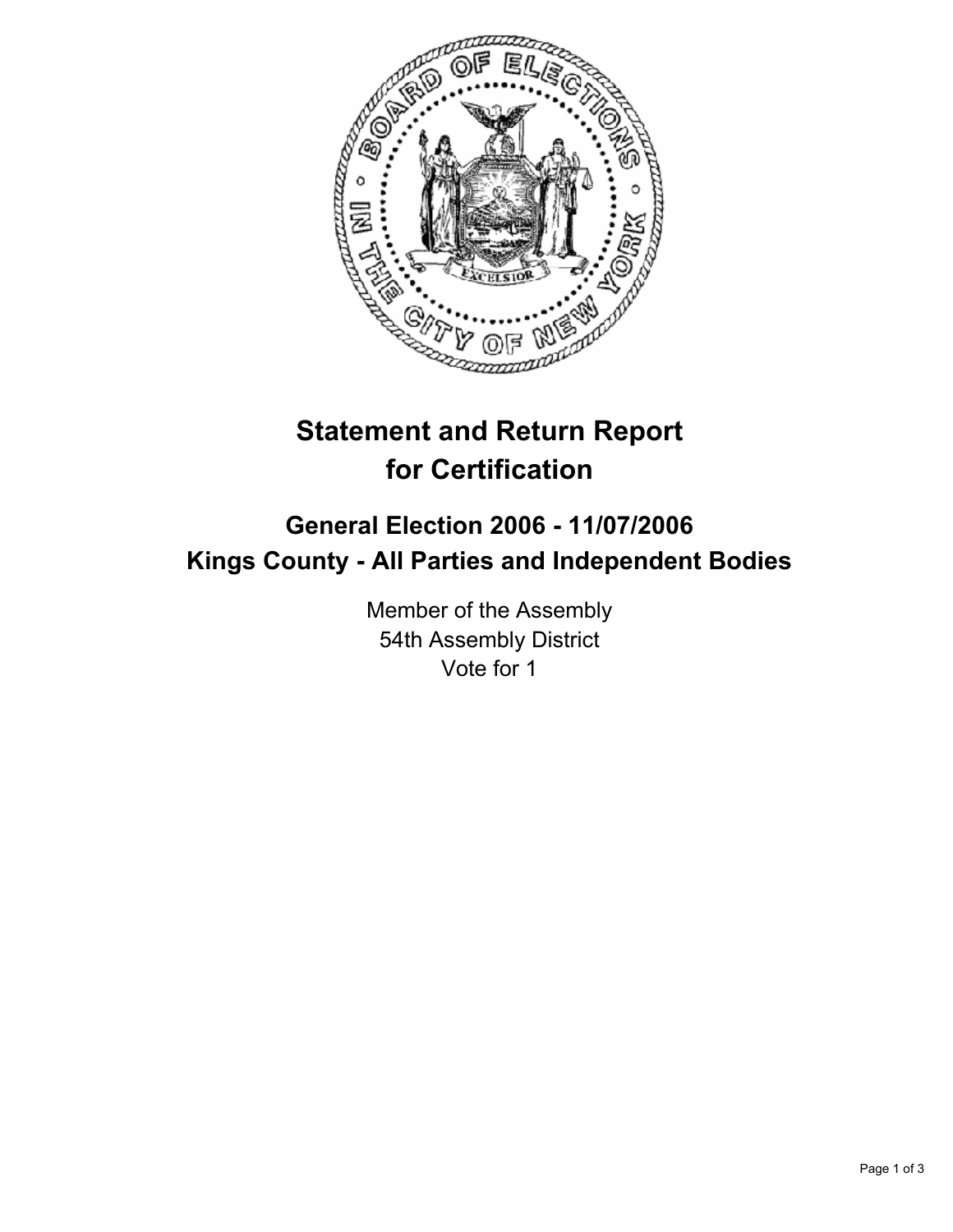

## **Assembly District 54**

| PUBLIC COUNTER                      | 11,737 |
|-------------------------------------|--------|
| <b>EMERGENCY</b>                    | 126    |
| ABSENTEE/MILITARY                   | 84     |
| AFFIDAVIT                           | 281    |
| <b>Total Ballots</b>                | 12,243 |
| KHORSHED A CHOWDHURY (REPUBLICAN)   | 381    |
| DARRYL C TOWNS (DEMOCRATIC)         | 7,770  |
| KHORSHED A CHOWDHURY (CONSERVATIVE) | 122    |
| DARRYL C TOWNS (WORKING FAMILIES)   | 422    |
| <b>Total Votes</b>                  | 8,695  |
| Unrecorded                          | 3.548  |